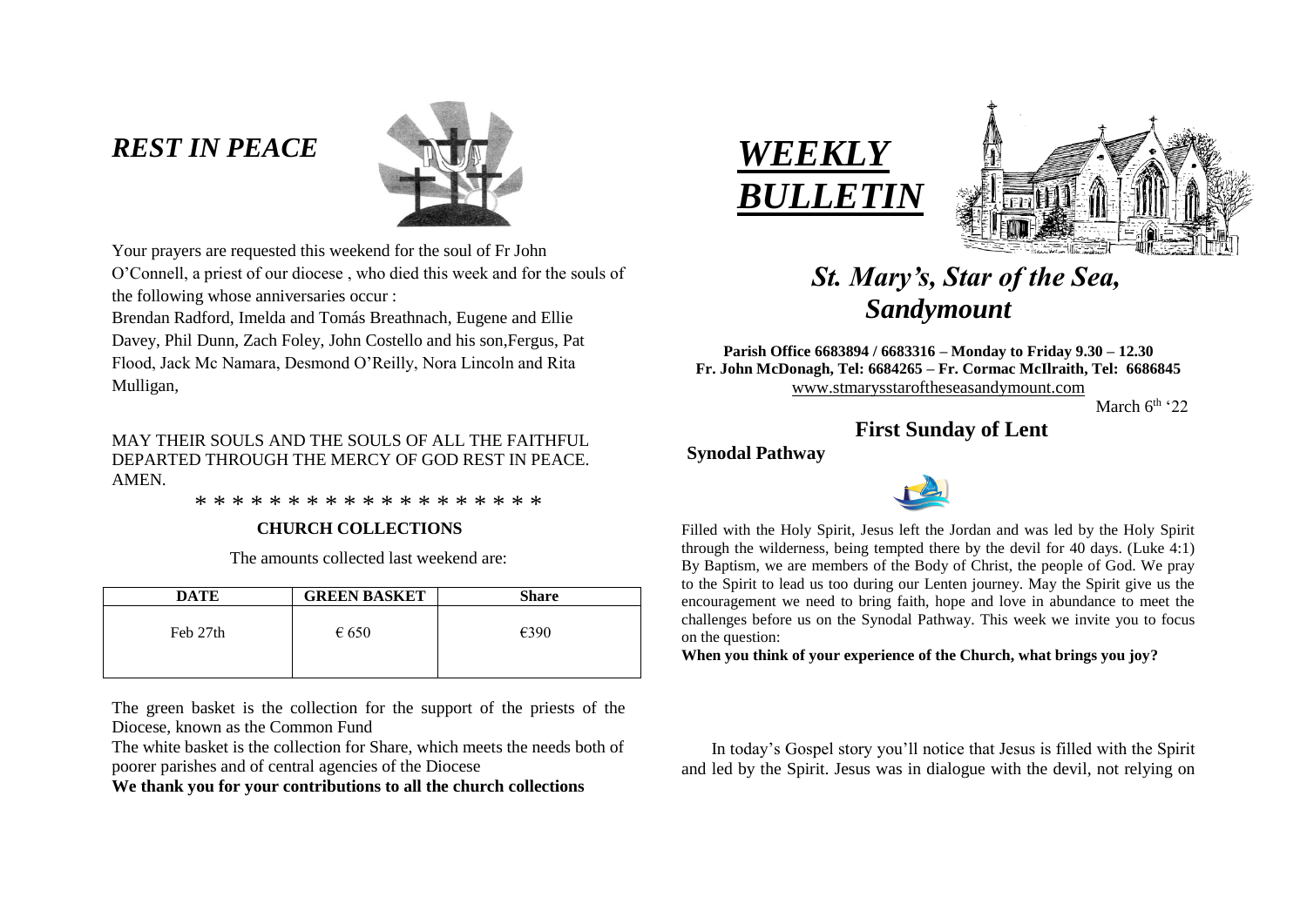himself but trusting in God's word to help him. He was on a long journey of 40 days, a lengthy time to keep going and trusting.

We are on a journey too with Jesus, a journey we do every Lent. It is different this year because we are also walking together on a synodal path. The word 'synodal' means walking together and sets the tone for the shape and dynamic of the Church, into which Pope Francis encourages us. Can we make the effort to take part in the journey?

 Jesus relied on God's word: as we listen to each other we too will hold onto words from scripture that will inspire and challenge us.

 This synodal Lenten journey is an opportunity to renew ourselves, get back to basics, and journey together into God's future.

 Jesus was led by the Spirit on a journey of 40 days. We pray as we set out on our synodal Lenten journey that we will allow the Spirit to lead us. Jesus was inspired by the Scriptures and pondered every word deeply. May we rely on God's word to strengthen and support us as we walk with each other this Lent. Join us in the synodal gatherings on either Wednesday March 23<sup>rd</sup> at 7.30pm or Sunday April 3<sup>rd</sup> at 4pm in the hall of Scoil Mhuire School.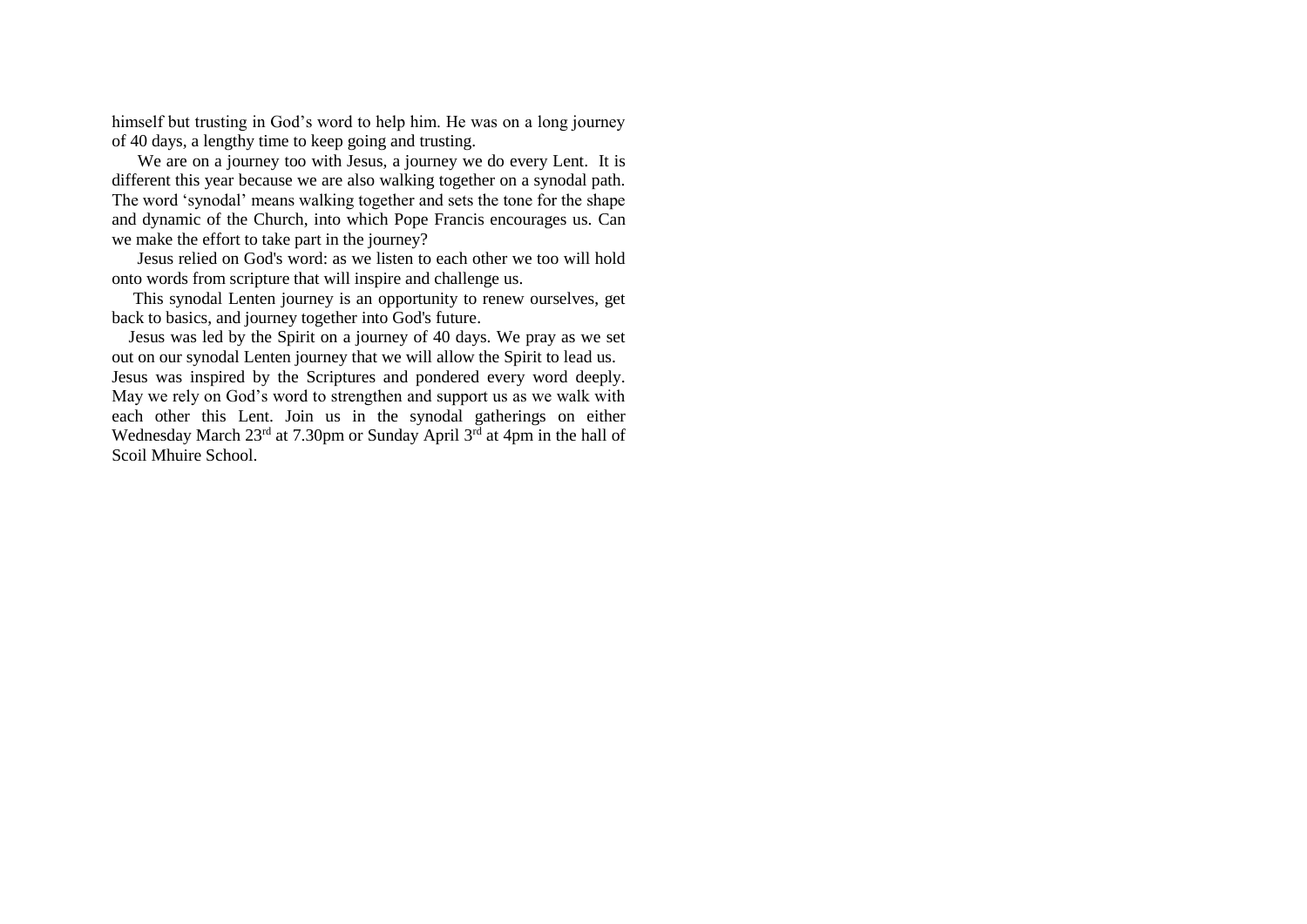## *"This is a time for peacemaking and witness to peace, not the senseless call to violence" -* **Archbishop Dermot Farrell.**

Meeting in London, 4th March 2022, the Presidents and Vice-Presidents of the Catholic Bishops' Conferences of England and Wales, Ireland, and Scotland said:

## **Statement:**

In the face of the shocking loss of life, bloodshed, displacement of people and destruction of property in Ukraine, we make these heartfelt appeals.

We ask our Catholic communities to sustain the prayer and self-denial of Lent as a constant offering to God, begging for an end to this pointless violence.

We ask our fellow Christians everywhere, including Patriarch Kirill and all in the Russian Orthodox Church, to join in solidarity with us in daily spiritual and practical efforts for a ceasefire, for humanitarian outreach and the silencing and laying down of weapons.

We ask all who have an instinct for God to raise their hearts and minds in prayer for peace.

We urge everyone to open their hearts and respond generously to the many appeals for help and support for all who are fleeing their homeland. We call on the UK and Irish governments to offer an open and generous welcome to those who seek refuge in the face of this warfare.

**Cardinal Vincent Nichols Archbishop Eamon Martin Bishop Hugh Gilbert Archbishop Malcolm McMahon Archbishop Dermot Farrell**

**Bishop John Keenan**

**Trócaire Boxes**

We invite parishioners to avail of the Trócaire Lenten boxes as an excellent way of entering the Spirit of Lent. There are plenty available.

## **St Vincent De Paul Society Collection**

The monthly collection for the St. Vincent De Paul Society takes place at the church gates this weekend. The rising cost of living affects all of us but especially those already in greatest need.

## **Confirmation Days**

On Thursday next, March 10<sup>th</sup>, at 11am we will celebrate Confirmation with the boys of Star of the Sea School. They celebrated the Ceremony of Light on Tuesday last. This Tuesday, the girls from Scoil Mhuire celebrate the Ceremony of Light and their Confirmation will be on the following Tuesday, March 15<sup>th</sup> at 11 am.

What a joy it is after these past two years of Covid restrictions to see our young people and their parents back again in the Church. Please pray for them. What greater blessing could any of us have in life than the assurance that we are in fact guided and protected by the Holy Spirit.

On Thursday this week boys in  $2^{nd}$  class in Star of the Sea School celebrated the Sacrament of Reconciliation for the first time. Girls in Scoil Mhuire 2<sup>nd</sup> class will celebrate the sacrament of God's forgiveness on March 24<sup>th</sup>.

Please keep all these young people in your prayers.

## **Mass at 9.30am next Thursday**

On Thursday next, March  $10^{th}$ , and on the following Tuesday, March  $15^{th}$ , the morning Mass will be at 9.30am instead of 10am.

## **A prayer of Dietrich Bonhoeffer**

**(Lutheran Minister executed in Flossenburg 1945)**